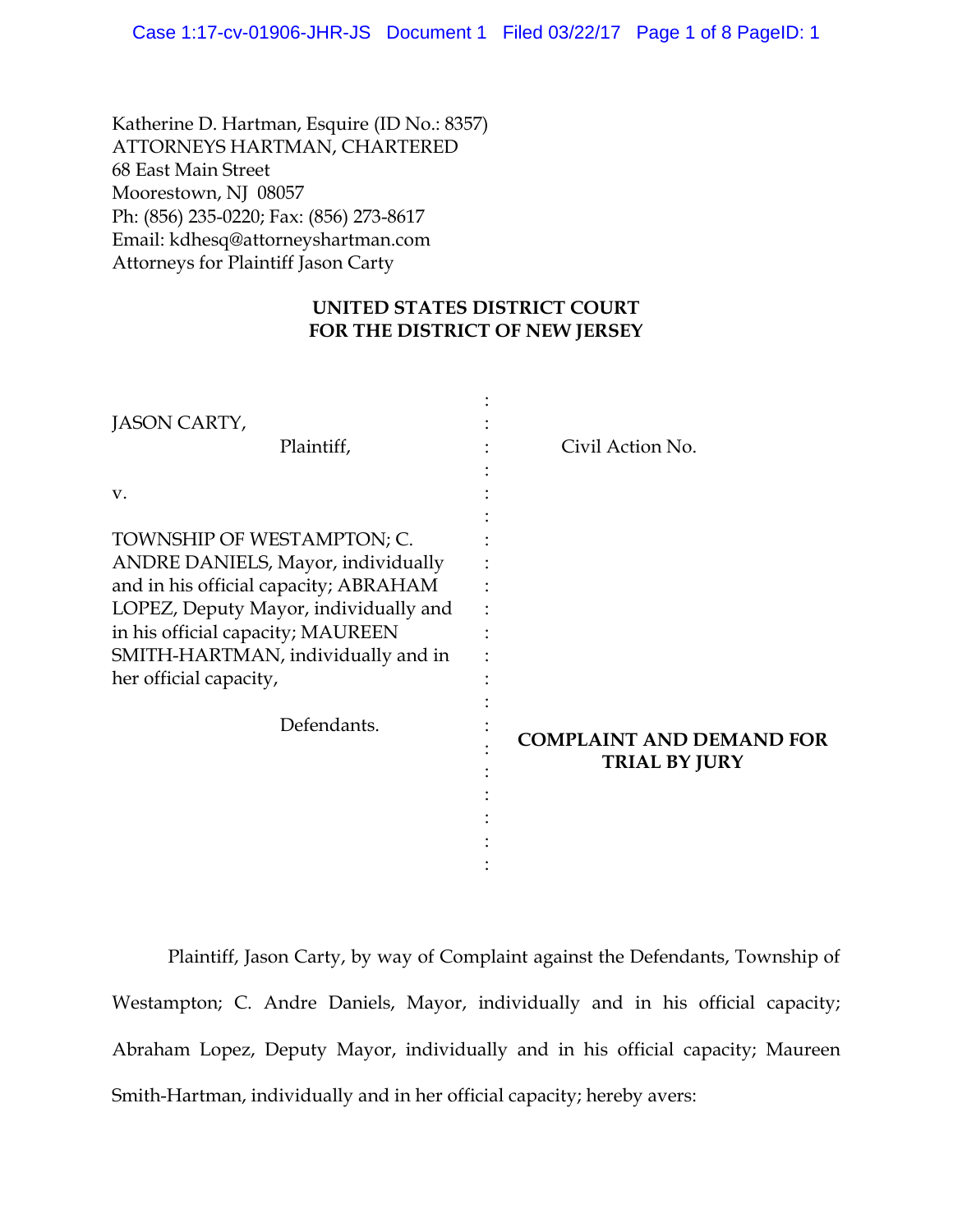#### **PARTIES**

1. Plaintiff, Jason Carty, residing at 10 Middleton Drive, Township of Lumberton, County of Burlington, State of New Jersey, is the former Fire Chief/Director for the Township of Westampton and former campaign operative for democratic Township Committee candidates for Westampton Township.

2. Defendant, the Township of Westampton (hereinafter, the "Westampton") is a public entity, which duly exists and is incorporated under the laws of the State and acting under the color of State law.

3. Defendant, Westampton is vested with the government and management of the Westampton Township Fire Department (hereinafter, the "Department").

4. The Department is a public agency duly organized to enforce the laws of the State of New Jersey within the jurisdiction of Westampton.

5. Defendant, C. Andre Daniels (hereinafter, "Daniels") is the Mayor of Westampton, and at all times relevant hereto acted individually and in his official capacity and under the color of State law.

6. Defendant, Abraham Lopez (hereinafter, "Lopez") is the Deputy Mayor of Westampton, and at all times relevant hereto acted individually and in his official capacity and under the color of State law.

7. Defendant, Maureen Smith-Hartman (hereinafter "Smith-Hartman") is a Committee member for Westampton, and at all times relevant hereto acted individually and in her official capacity and under the color of State law.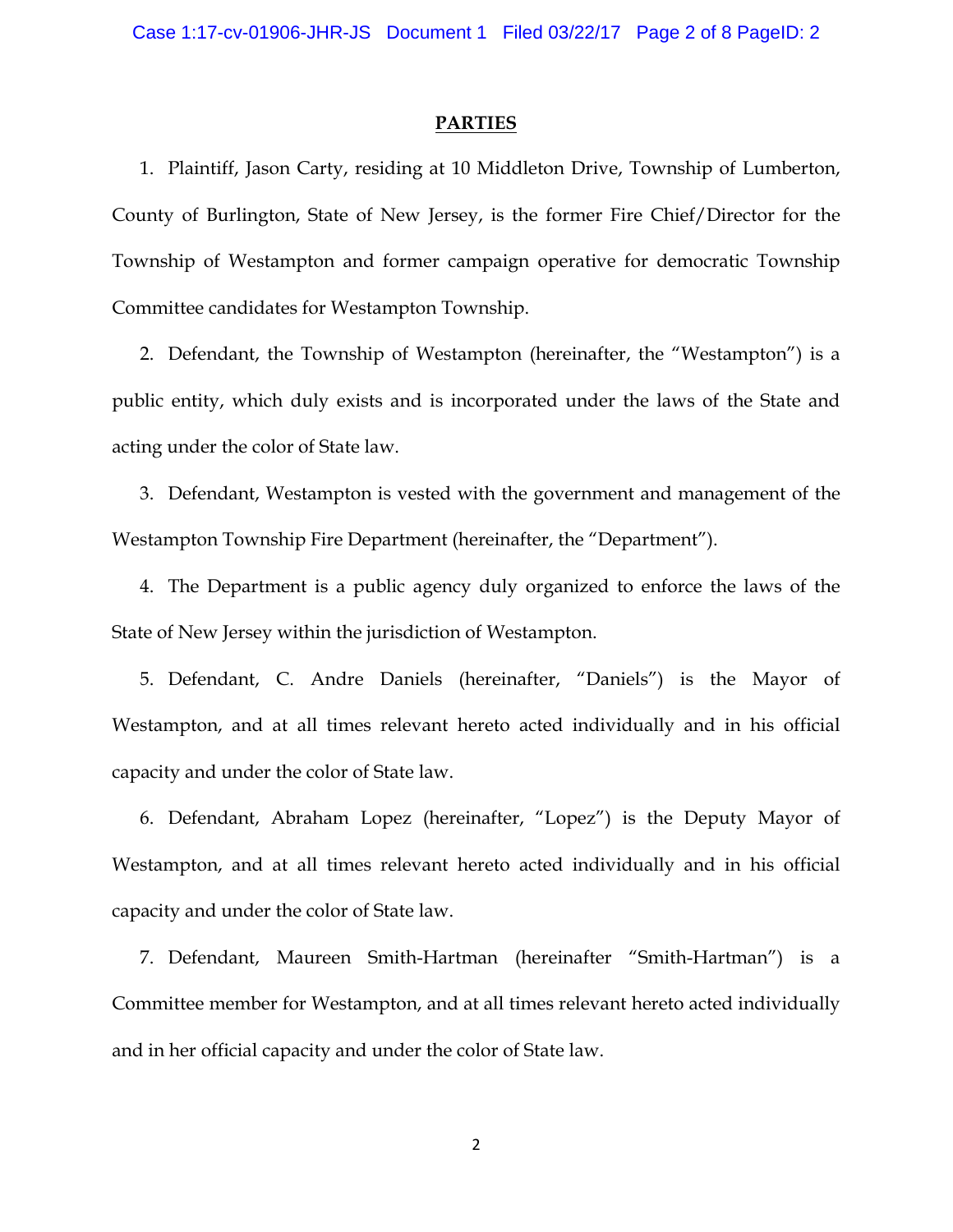#### **JURISDICTION**

8. This is an action alleging violations of Plaintiff's civil rights filed pursuant to 42 U.S.C. § 1983 and the First Amendment of the United States Constitution.

9. Plaintiff participated in political expression in support of candidates and their policies, which expression is entitled to constitutional protection as it goes to the heart of the First Amendment.

10. This Court has subject matter jurisdiction pursuant to 28 U.S.C. § 1331 and 28 U.S.C. § 1343.

11. Plaintiff also invokes the pendent jurisdiction of this Court pursuant to 28 U.S.C. § 1367 to consider claims arising under State Law, as each such claim arises out of the same nucleus of operative facts as those that give rise to Plaintiff's Federal claims.

## **COUNT I Retaliation for First Amendment Activity**

12. In October 2015, the Township and Plaintiff Jason Carty executed an employment contract in which Plaintiff would be appointed to the position of Fire Chief and Director of Emergency Services for the Department for a period of five years, expiring in December 2019, which memorialized the terms of Plaintiff's employment.

13. Pursuant to the aforementioned five-year employment contract, Plaintiff was appointed to the position of Fire Chief and Director of Emergency Services for the Department in January 2016.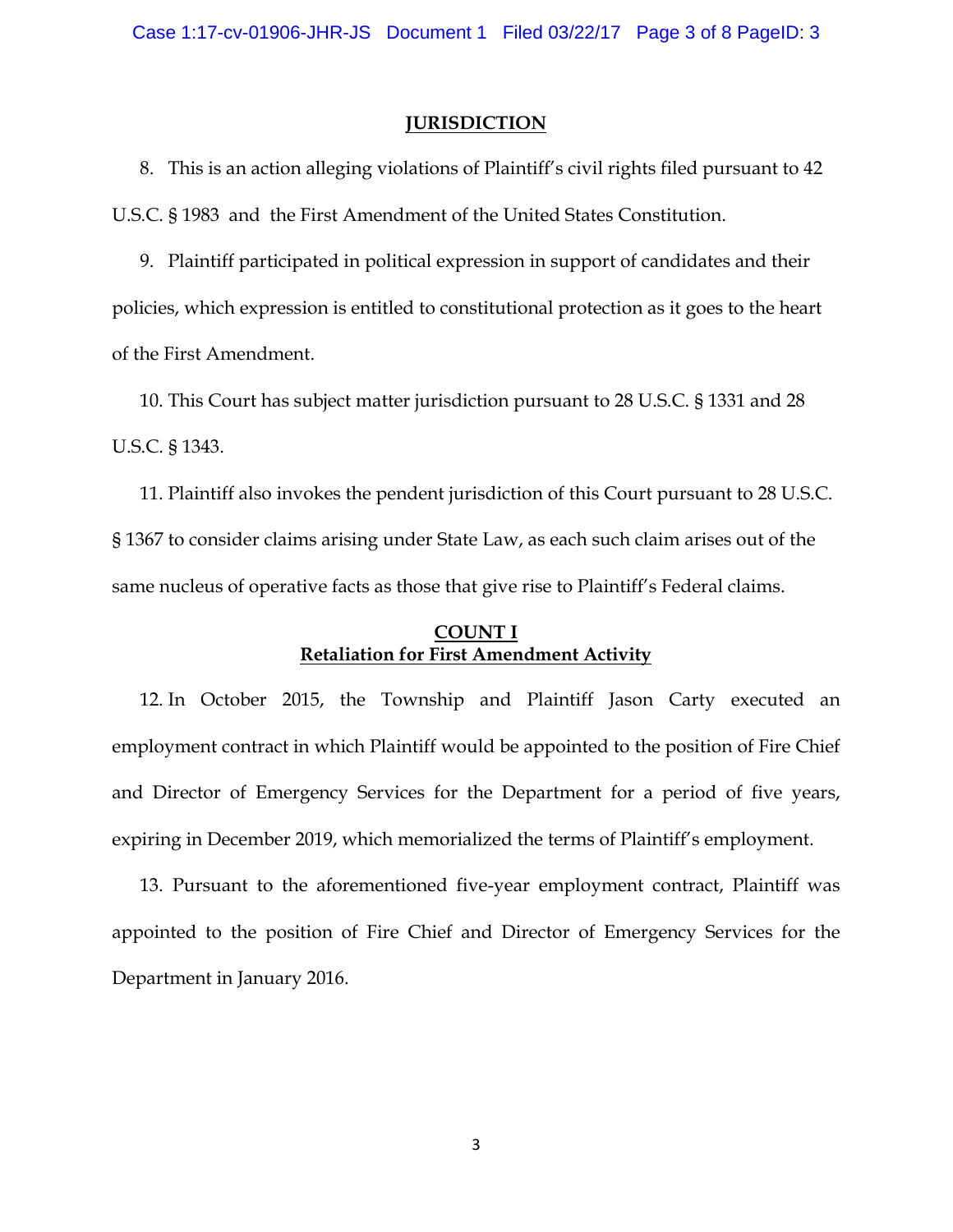14. In or about January 2016, Defendants Lopez and Smith-Hartman were sworn in as Deputy Mayor and Committee Person for Westampton, respectively.

15. Both Lopez and Smith-Hartman ran for Committee as republicans.

16. Lopez was appointed as liaison to the Fire Department and Emergency Services, and consistently refused to speak with Plaintiff about cost-saving measures or any other information about the departments.

17. On or about April 4, 2016, an ordinance passed second reading purporting to eliminate Plaintiff's position and create a new position of Fire Chief.

18. The only difference between Plaintiff's job description and the position newly created by ordinance was the addition of a requirement which Plaintiff did not meet.

19. Following the passage of the ordinance, Plaintiff was immediately terminated from his position.

20. The Deputy Chief was then promoted to Fire Chief.

21. The elimination of the Fire Chief/Director of Emergency Services position was in retaliation for Plaintiff's involvement in the campaign of former and current democratic Township committee members.

22. In fact, during the course of their campaigns Lopez and Hartman-Smith raised as a campaign issue Plaintiff's role in directing two recent democratic campaigns, taking to social media to refer to Plaintiff's appointment as "patronage."

23. Jose F. Sosa, the campaign manager for Lopez and Hartman-Smith, sent a text to the Mayor of a neighboring town prior to the election indicating that he would be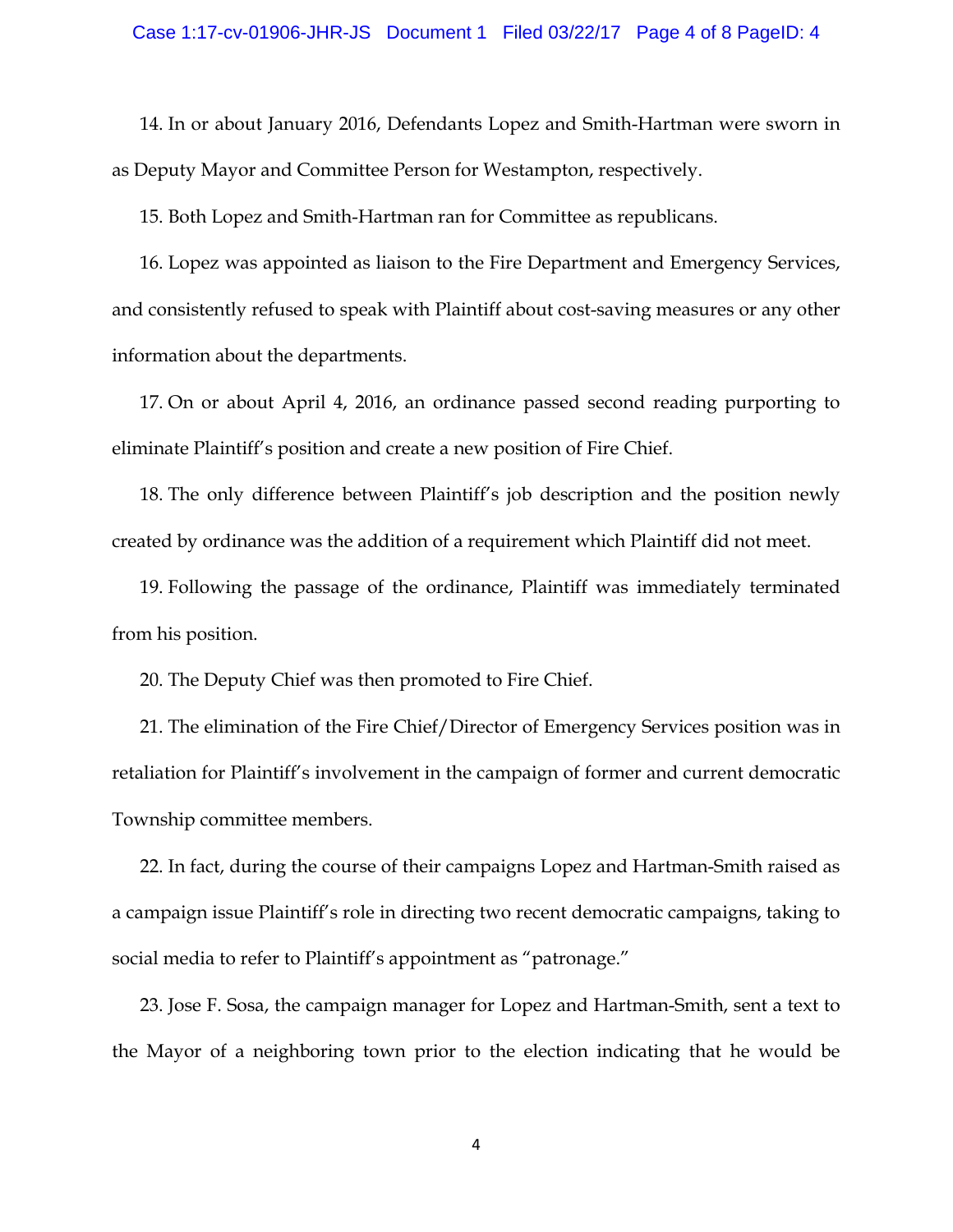#### Case 1:17-cv-01906-JHR-JS Document 1 Filed 03/22/17 Page 5 of 8 PageID: 5

demanding Plaintiff's resignation and claiming that, if Plaintiff refused to resign, he would be terminated when Lopez and Smith-Hartman won the election.

24. After their appointment to the Township Committee, Defendants opened a baseless internal affairs investigation into Plaintiff's department. After it became clear there was no wrongdoing, the attorney conducting the investigation admitted that the investigation was a "fishing expedition."

25. Defendants claimed they needed to eliminate Plaintiff's position to avoid raising taxes, but this claim is belied by the fact that Lopez neither met with nor discussed Plaintiff's cost-saving proposals, and by the statements made by Lopez and Hartman-Smith both during their campaigns and after their appointments referring to Carty's position as "patronage."

26. Moreover, Defendants' actions almost resulted in a loss of a federal grant to the Township in an amount that far exceeded Plaintiff's salary.

27. Since terminating Plaintiff, the defendants have promoted three firefighters to Lieutenants and hired at least one additional firefighter.

28. The First Amendment protects individuals from retaliation by government officials on the basis of political affiliation.

29. Plaintiff was employed by a public agency in a position that does not require political affiliation.

30. Plaintiff engaged in conduct protected by the First Amendment by supporting Democratic candidates whose policies he supported.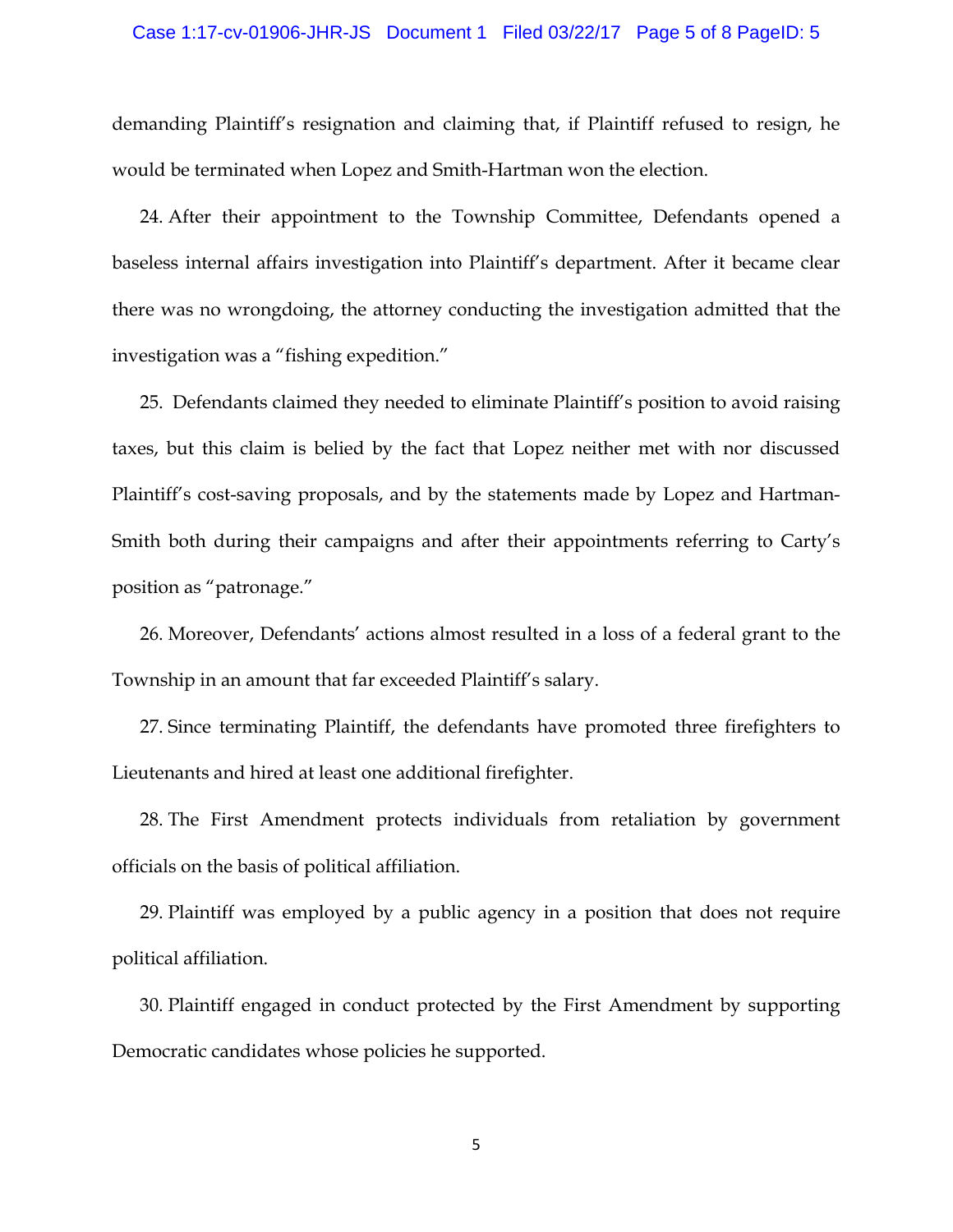31. Defendants retaliated against Plaintiff for the exercise of his First Amendment rights by eliminating his position in violation of his contract.

32. As a result of Defendants' actions, Plaintiff was damaged.

**WHEREFORE**, Plaintiff Jason Carty demands judgment against Defendants jointly, severally, and in the alternative for reinstatement of his contract, compensatory damages including damages for emotional distress, loss of reputation, lost wages and other personal injury, punitive damages, pre and post judgment interest, equitable remedies, and all costs of suit.

# **COUNT II (New Jersey Civil Rights Violation)**

33. Plaintiff repeats all of the allegations of the First Count and incorporates the same herein as if set forth at length.

34. The New Jersey Constitution enshrines a right to free speech for all New Jersey citizens.

35. The State protects its citizens from retaliation for the exercise of the rights guaranteed them under its Constitution.

36. As described at length above, Plaintiff was terminated from his position as a result of his participation in protected First Amendment activity.

37. As a direct and proximate result of Defendants' actions, Plaintiff suffered damages including, but not limited to: emotional distress; embarrassment; humiliation; suffered loss of income and other benefits; injury to his reputation; and other personal injuries.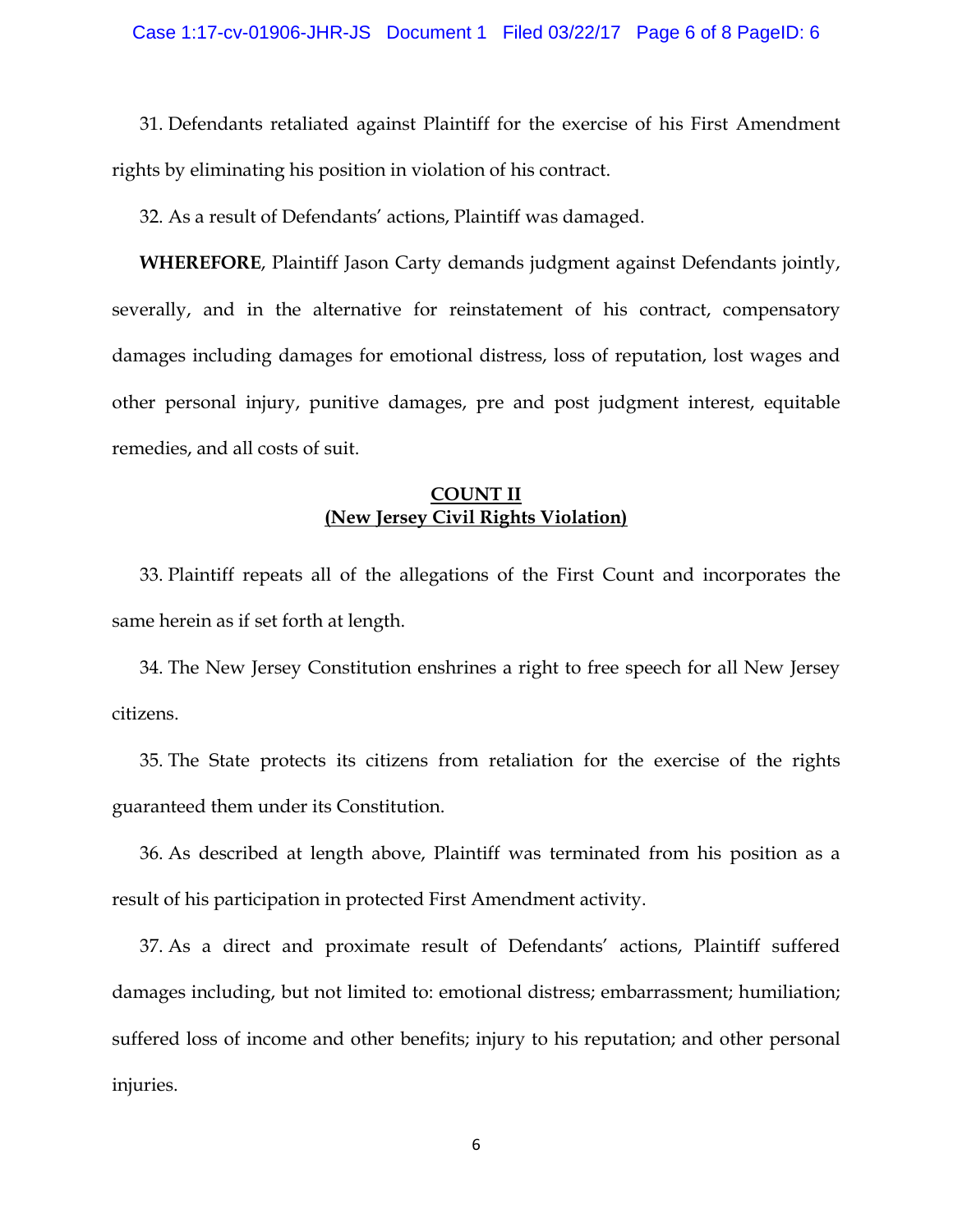**WHEREFORE**, Plaintiff Jason Carty demands judgment against Defendants, jointly, severally, and in the alternative, for reinstatement of his contract, compensatory damages, including damages for emotional distress, loss of reputation, personal injury, back pay, front pay, consequential damages, punitive damages, pre and post judgment interest, reasonable attorneys' fees and the cost of suit and any other damages the Court deems equitable and just.

# **COUNT III Punitive Damages**

38. Plaintiff repeats all of the allegations set forth in the first two Counts and incorporates the same herein as if set forth at length.

39. The actions of Defendants were outrageous and demonstrate a pattern and practice by Defendants of interference in Plaintiff's constitutionally protected rights.

40. A defendant's willful indifference gives rise to liability for punitive damages.

41. Defendants' acts of retaliation were performed with malicious and reckless indifference to Plaintiff's constitutionally protected rights.

42. Defendants' actions justify the imposition of punitive damages.

**WHEREFORE**, Plaintiff Jason Carty demands judgment against Defendants, jointly, severally, and in the alternative, for compensatory damages, including damages for emotional distress, loss of reputation, personal injury, back pay, front pay, consequential damages, punitive damages, pre and post judgment interest, reasonable attorneys' fees and the cost of suit and any other damages the Court deems equitable and just.